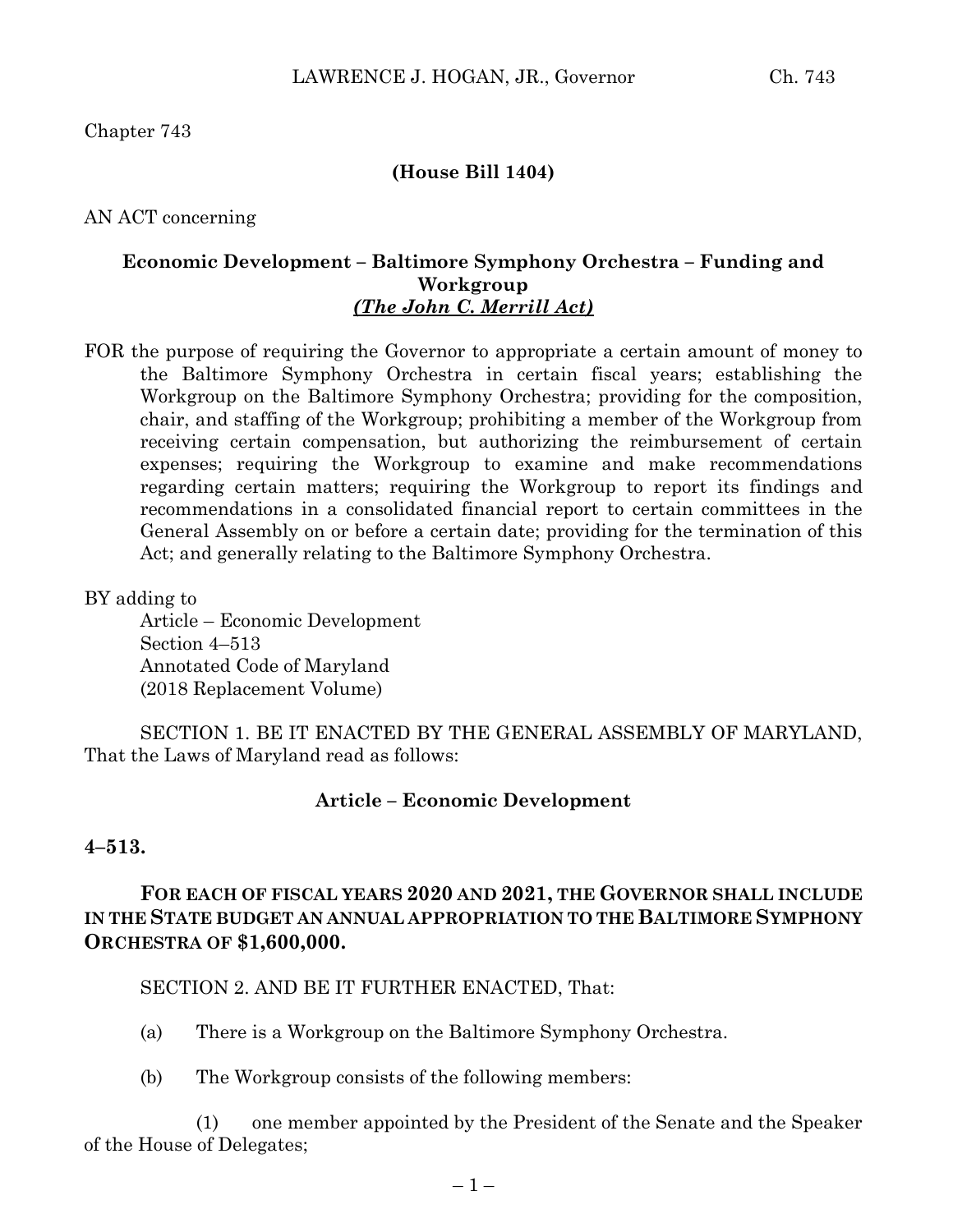(2) two members of the Baltimore Symphony Orchestra Board of Directors, appointed by the Chair of the Board of Directors;

(3)  $\quad$  two three members of the Baltimore Symphony Players Committee, appointed by the Chair of the Baltimore Symphony Players Committee;

(4) two members of the Baltimore Symphony Orchestra Administration, appointed by the President and CEO of the Baltimore Symphony Orchestra;

(c) The member appointed under subsection (b)(1) of this section shall serve as the chair of the Workgroup.

(d) The Maryland Department of Commerce shall provide staff for the Workgroup.

(e) A member of the Workgroup:

(1) may not receive compensation as a member of the Workgroup; but

(2) is entitled to reimbursement for expenses under the Standard State Travel Regulations, as provided in the State budget.

(f) The Workgroup shall:

(1) examine structural efficiencies of the Baltimore Symphony Orchestra, including health care costs and facility usage; and

(2) make recommendations regarding:

- (i) cost containment strategies; and
- (ii) audience development, including:
- 1. methods to diversify access to the Baltimore Symphony

Orchestra; and

2. methods to increase statewide public participation in the Baltimore Symphony Orchestra.

(g) On or before October 1, 2019, the Workgroup shall report its recommendations in a consolidated financial report, in accordance with  $\S$  2–1246 of the State Government Article, to the Senate Budget and Taxation Committee and the House of Delegates Appropriations Committee of the General Assembly.